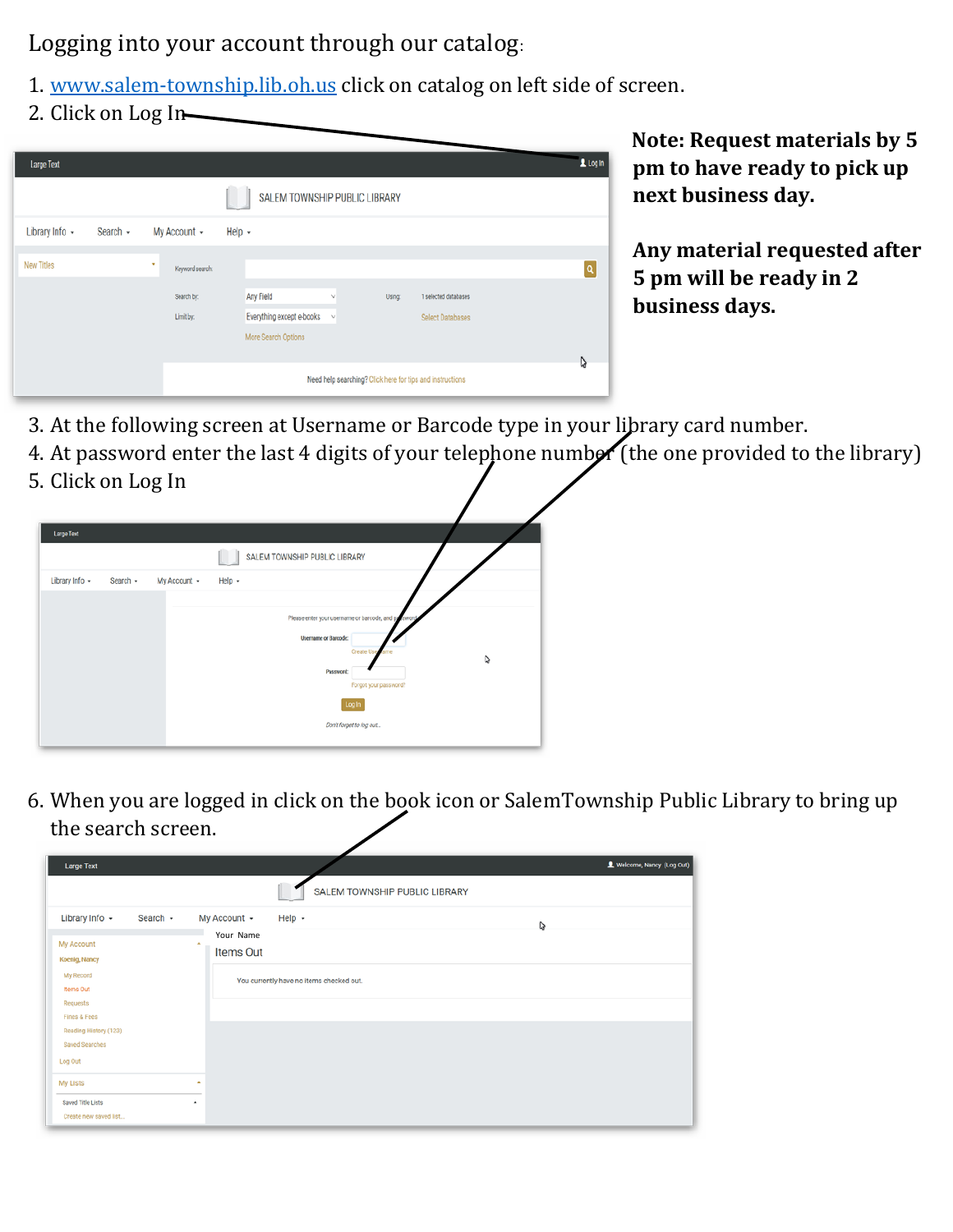- 7. In keyword search type in the Title, Author or Subject click on eyeglass
- 8. If you want the newest books or DVDs, type in an asterisk (\*) in the keyword search, click on the eyeglass
- 9. When you results show up click the box by Sort and from the pull down menu click on Publication Date It will then sort by Publication Date. Then if you want to see more results on page instead of just 10 pull down the menu by Per Page select 100.

| <b>Large Text</b>                                                                                                                                                                                                                                                                                                                                                                                      |                                                                                                              | SALEM TOWNSHIP PUBLIC LIBRARY                                                                                                                                                                                                                                                                                                                                                            | 1 Log In<br>D                                                                                                                               |
|--------------------------------------------------------------------------------------------------------------------------------------------------------------------------------------------------------------------------------------------------------------------------------------------------------------------------------------------------------------------------------------------------------|--------------------------------------------------------------------------------------------------------------|------------------------------------------------------------------------------------------------------------------------------------------------------------------------------------------------------------------------------------------------------------------------------------------------------------------------------------------------------------------------------------------|---------------------------------------------------------------------------------------------------------------------------------------------|
| Library Info -<br>Search -<br>Save Search<br>Narrow your search<br>Type of Material<br>à.<br><b>DVD</b><br>□ Book (+75858)<br>Sound Recording (+3420)<br>Musical Sound Recording (+1683)<br>Serial (+1353)<br>More>><br>Subjects<br>· Video recordings for the hearing impaired.<br>(3313)<br>· Feature films. (3072)<br>· Fiction films. (2014)<br>· Film adaptations. (867)<br>· Comedy films. (765) | My Account -<br>Keyword search:<br>Search by:<br>Limit by:<br>1 - 100 of 5353<br><b>DVD</b><br>fred.<br>2050 | $\mathsf{p}$ -<br>Any Field<br>Using<br>1 selected databases<br>Everything except<br><b>Select Databases</b><br>More Se<br>collot<br>$100 - PER PAGE$<br>1. 80's Imagination Movies: Bb<br>Publisher, Date: [United States]:, 2050.<br>Web Site: C - View cover art<br>Description: 6 videodiscs : sd., col.; 4 3/4 in.<br>Local Availability: 6 (of 6)<br>System Availability: 6 (of 6) | Publication date<br>SORT<br>$\checkmark$<br>CLICK HERE TO FIND ITEM.<br><b>FULL DISPLAY</b><br>۰a<br><b>PLACE REQUEST</b><br>Add to My List |
| More>><br>$\Delta$<br>Authors<br>· Dreamscape Media (107)<br>· Warner Horne Video (Firm) (98)<br>· Buena Vista Home Entertainment (Firm) (93)<br>· Twentieth Century Fox Home Entertainment,<br>Inc. (87)<br>· Universal Pictures Home Entertainment (Firm)<br>(74)<br>More>>                                                                                                                          | <b>DVD</b><br>ſЭ.<br>2050                                                                                    | 2. Don't Go in the Water Or We're Gonna Need a Bigger Binge<br>Box: Bb<br>Publisher, Date: [United States]:, 2050.<br>Web Site: [5 - View cover art<br>Description: 6 videodiscs : sd., col.; 4 3/4 in.<br>Local Availability: 0 (of 0)<br>System Availability. 0 (of 0)                                                                                                                 | $\overline{\phantom{a}}$<br>CLICK HERE TO FIND ITEM<br><b>FULL DISPLAY</b><br>Ð<br>PLACE REQUEST<br>Add to My List                          |

10. To see a specific material format go to the box on left hand of screen and see Type of Material and check DVD or Book or Sound Recording etc. You can click on More for additional options.

| Save Search                               | Keyword search:      | ٠                                                                                                                                      |                              |                         |           | $\alpha$                       |
|-------------------------------------------|----------------------|----------------------------------------------------------------------------------------------------------------------------------------|------------------------------|-------------------------|-----------|--------------------------------|
| Narrow y<br>search                        | $\sim$<br>Search by: | Any Field<br>$\sim$                                                                                                                    | Using:                       | 1 selected databases    |           |                                |
| Type of Material                          | Limit by:<br>٠       | Everything except e-books<br>$\checkmark$                                                                                              |                              | <b>Select Databases</b> |           |                                |
| □ Book (75859)                            |                      | More Search Options                                                                                                                    |                              |                         |           |                                |
| Visual Materials (6557)                   |                      |                                                                                                                                        |                              |                         |           |                                |
| Videorecording (6541)                     |                      |                                                                                                                                        |                              |                         |           |                                |
| Projected Medium (6442)                   | 1-100 of 85717       | $100 - PER PAGE$                                                                                                                       |                              |                         |           | spart Publication date         |
| DVD (5353)                                |                      |                                                                                                                                        |                              |                         |           |                                |
| Sound Recording (3432)                    |                      |                                                                                                                                        |                              |                         |           |                                |
| Munical Sound Recording (1694)            |                      | 1. I don't care if we never get back : 30 games in 30 days on<br>the best worst baseball road trip ever<br>靊<br>by Blatt, Ben, author. |                              |                         |           | <b>CLICK HERE TO FIND ITEM</b> |
| □ Serial (1353)                           |                      |                                                                                                                                        |                              |                         |           | FULL DISPLAY                   |
| Music CD (1340)                           |                      |                                                                                                                                        |                              |                         |           |                                |
| □ Large Print (1105)                      |                      | Publisher, Date: New York : Grove Press, [2014]<br>$\bullet$<br>Description: xv, 342 pages ; 22 cm<br>m                                |                              |                         |           | <b>PLACE REQUEST</b>           |
| $\Box$ Videotape (316)                    |                      |                                                                                                                                        |                              |                         |           |                                |
| Blu-ray Disc (288)                        |                      | Local Availability: 1 (of 1)                                                                                                           |                              |                         |           | Add to My List                 |
| Nonmusical Sound Recording (209)          | 2104                 | System Availability: 1 (of 1)                                                                                                          |                              |                         |           |                                |
| Electronic Resources (198)                |                      |                                                                                                                                        |                              |                         |           | D                              |
| Audio Books (197)                         |                      |                                                                                                                                        |                              |                         |           |                                |
| Audio Book on CD (109)                    |                      |                                                                                                                                        |                              |                         |           |                                |
| Three Dimensional Object (Artifact) (79)  |                      |                                                                                                                                        |                              |                         |           |                                |
| Audio Book on Cassette (41)               |                      | 2. 80's Imagination Movies: Bb                                                                                                         |                              |                         |           | CLICK HERE TO FIND ITEM.       |
| Two Dimensional Nonprojected Graphic (36) | <b>DVD</b>           | Publisher, Date: [United States]: , 2050.                                                                                              |                              |                         | 畫         |                                |
| Carlographic Material (26)                | Faith                |                                                                                                                                        | Web Site: C - View cover art |                         |           | <b>FULL DISPLAY</b>            |
| Printed Cartographic Material (26)        | 2050                 | Description: 6 videodiscs : sd., col.; 4 3/4 in.                                                                                       |                              |                         |           | <b>PLACE REQUEST</b>           |
| $\Box$ Atlas (24)                         |                      |                                                                                                                                        |                              |                         | $\bullet$ |                                |
| Map(21)                                   |                      |                                                                                                                                        | Local Availability: 6 (of 6) |                         |           | Add to My List                 |
| Printed or Manuscript Music (13)          |                      | System Availability: 6 (of 6)                                                                                                          |                              |                         |           |                                |
| Printed Music (12)                        |                      |                                                                                                                                        |                              |                         |           |                                |
| Less«                                     |                      |                                                                                                                                        |                              |                         |           |                                |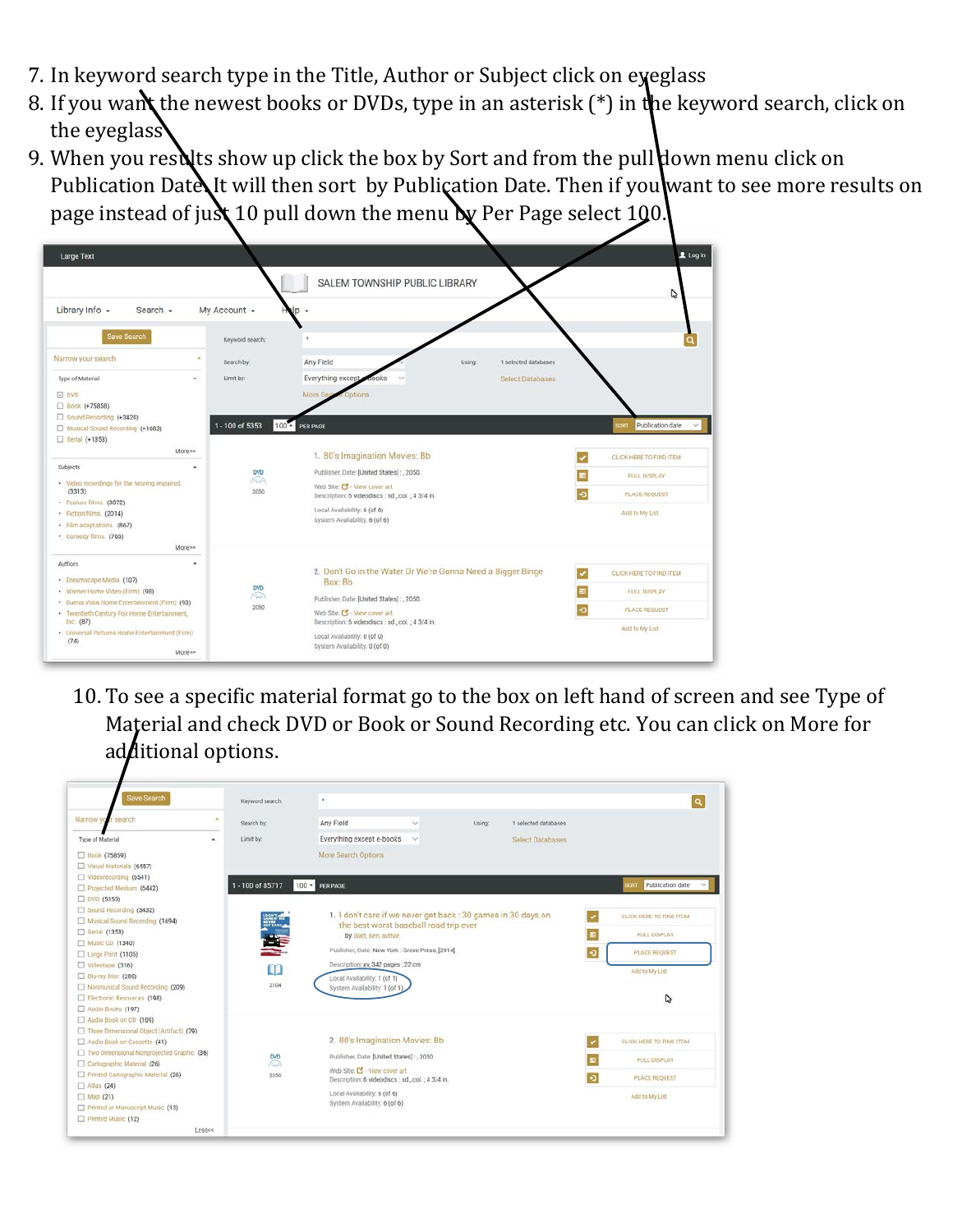- 11. When you see a material you like look at Local Availability. If it says 1 (of 1) (Circled in the box above) it means there is a copy available. If it says 0 (of 1) then it means our copy is checked out. Either way you can still request the material, if it is 1(of 2) we will pull the material for you and have it ready to pick up the following business day. If it is 0 (of 1) the system will put you on reserve for the next available copy.
- 12. To request material On right side of screen click on Place Request (square in above box.)

| <b>Large Text</b>                                                                 |                             |                                                                           | $\mathbf 1$ Log In |  |  |  |  |  |
|-----------------------------------------------------------------------------------|-----------------------------|---------------------------------------------------------------------------|--------------------|--|--|--|--|--|
|                                                                                   |                             | SALEM TOWNSHIP PUBLIC LIBRARY                                             |                    |  |  |  |  |  |
| Library Info $\sim$<br>Search $\sim$<br>My Account +                              | Help $\sim$                 |                                                                           |                    |  |  |  |  |  |
| Place a request:<br>The vanishing<br>Author: Krentz, Jayne Ann, author.<br>$\Box$ | $\mathcal{C}$               |                                                                           |                    |  |  |  |  |  |
|                                                                                   |                             | Please enter your username or barcode, and password.                      |                    |  |  |  |  |  |
|                                                                                   |                             | Placing a request will log you in to the system. Don't forget to log out. |                    |  |  |  |  |  |
|                                                                                   | <b>Barcode or Username:</b> | <b>Create Username</b>                                                    |                    |  |  |  |  |  |
|                                                                                   | Password:                   | Forgot your password?                                                     |                    |  |  |  |  |  |
|                                                                                   | Log In                      | Cancel                                                                    |                    |  |  |  |  |  |

The box above display when you are logged out or not logged in. Barcode or Username is

| Large Text                                  |                                                                                                                                                          | Velcome, Nancy (Log Out) |  |  |  |  |  |  |
|---------------------------------------------|----------------------------------------------------------------------------------------------------------------------------------------------------------|--------------------------|--|--|--|--|--|--|
|                                             | SALEM TOWNSHIP PUBLIC LIBRARY                                                                                                                            |                          |  |  |  |  |  |  |
| Library Info +                              | Search $\sim$<br>My Account +<br>Help $\sim$                                                                                                             |                          |  |  |  |  |  |  |
| Place a request:<br>The vanishing<br>$\Box$ | Author: Krentz, Jayne Ann, author.                                                                                                                       |                          |  |  |  |  |  |  |
| Barcode:<br>Pickup Library:                 | Last 4 digits of your barcode<br>Ĩ<br>Salem Township Public Library<br>$\checkmark$<br>Always use this pick-up location (you can change it at any time)? |                          |  |  |  |  |  |  |
| <b>Activation Date:</b><br>(ex: mm/dd/yy)   | 6/10/2020<br><b>Submit Request</b><br>Cancel                                                                                                             |                          |  |  |  |  |  |  |
|                                             |                                                                                                                                                          |                          |  |  |  |  |  |  |